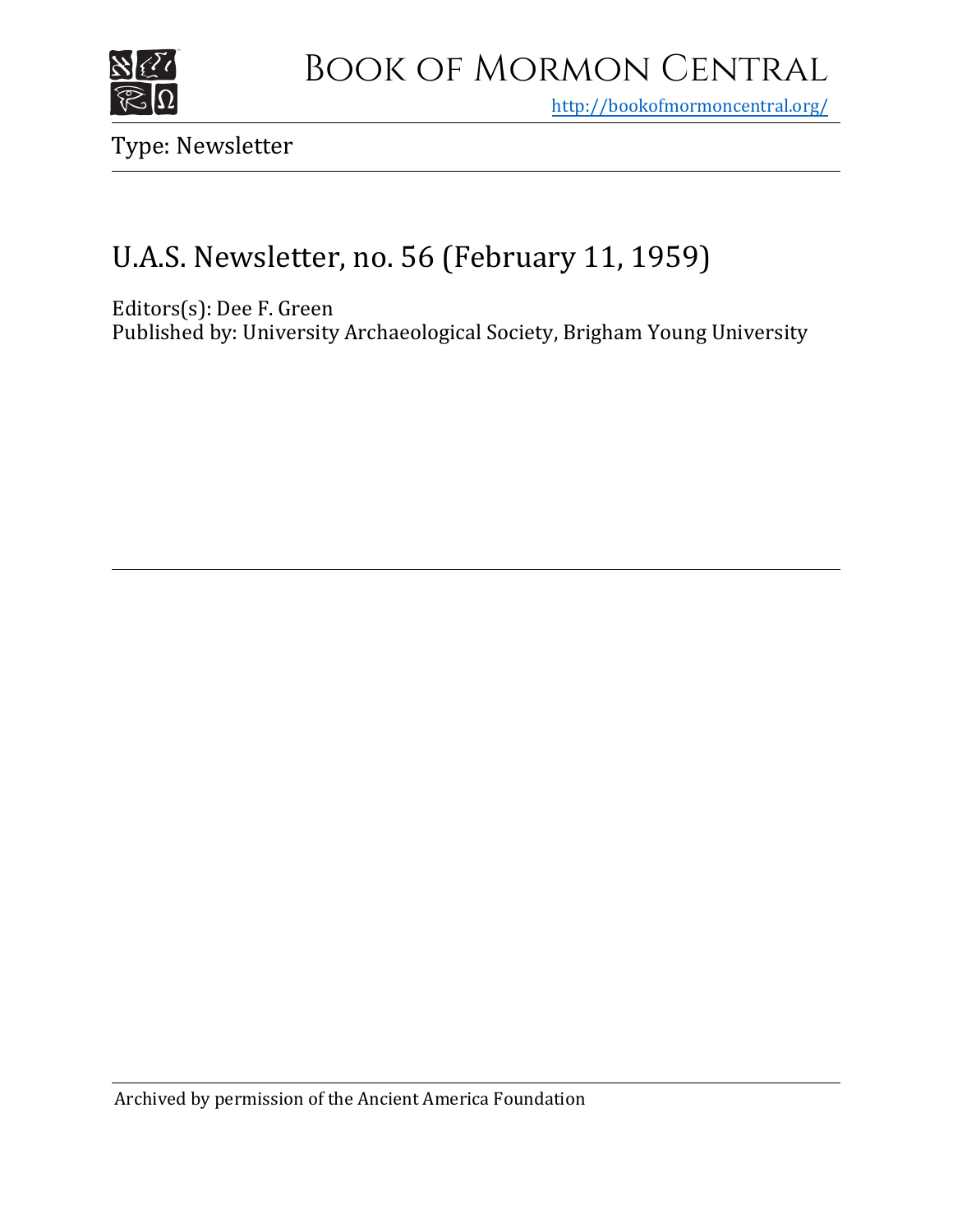## 11 2 11 3 1 2 1 1 2 3  $\mathbf{J}$ ,  $\mathbf{J}$ ,  $\mathbf{S}$ .

Number 56 Editor; Dee F. Green Fe brua ry 11, 1959

Published approximately every six weeks by THE UNIVERSITY ARCHAEOLOGICAL SOCIETY at Brigham Young Univer-<br>sity, Provo, Utah. The purpose of the Newsletter is to disseminate knowledge of recent archaeological discoveries be ing on the Latter-day Saint scriptures; also of the archaeological activities and viewpoints of the Society and its<br>members. Subscription by membership in the Society: three dollars per year; or Life Membership, fifty doll

56. 0 LABORATORY WORK ON 1958 EXPEDITION MATERIALS; PROGRESS REPORT. By Carl Hugh Jones. Following is a brief report of what has been accomplished so far in the laboratory processing of the artifact material obtained at Aguacatal by the 1958 expedition of BYU (Newsletter, 48. 0, 50. 01).

On the arrival at BYU last May of the large shipment of specimens from Mexico, the many boxes were opened and such material as could be processed before the end of the school year was prepared for display purposes.

The writer was able to return to the campus last August and begin the work of washing and labeling the sherds and other artifacts. After the first week, Miss Dorothy DeWitt joined in this work, and later also Miss Kristine Hansen; both are student majors in archaeology at BYU. With this help it has since been possible to process all specimen material brought back from Mexico.



Miss Dorothy DeWitt and expedition member Carl Hugh Jones exhibit some of the artifacts processed in the archaeology laboratory.

The laboratory work consisted of the following: First, all the bags of specimens were sorted by location, after which the sherds from each provenience were washed and placed on screens to dry. When dry, the sherd material was sorted and all insignificant pieces discarded. Following this, a small patch of paint was placed on each sherd. On the painted area was written a label indicating the excavation unit and level from which the specimen came. Great care was taken to keep separate each group of sherds and to preserve the location tags on the bags. Finally, the artifacts were sorted by kind and counted.

Once the above steps were finished, it was possible to start the restoration of some of the vessels. Armed with glue and clothespins, we were able partly to restore many jars and bowls. (The largest and best examples may be seen in the accompanying photograph. ) Some of the difficult mending jobs were the little "sacrament cups, " which were so small that they were hard to hold while the glue dried; and the vessels in Fine Cinnamon-Buff ware, because of the large number of sherds that had to be gone over before the right piece was found.

Among the other specimens recovered are pieces of cement and adobe, which have imprints of the wooden framework against which they were plastered. Some interesting stone objects are several celts of polished flint and a number of obsidian knife blades.

On December 19, 1958, as the autumn quarter closed, we had completed the above processing of all the material brought back from Aguacatal, the totals of preserved and labeled specimens being as follows: sherds, 11, 520; pieces of adobe, 224; bones, 721; pieces of cement, 130; shells, 369; and objects of stone, 126. Grand total, 13, 090 specimens.

56. 1 "THE FLOOD, " THE ''TOWER OF BABEL, " AND OTHER STUDIES; AN IMPORTANT NEW SERIES IN THE FIELD OF BIBLICAL ARCHAEOLOGY. Bibliographic note and partial review by M. Wells Jakeman.

The attention of UAS members is called to a new series of small and popularly written but scholarly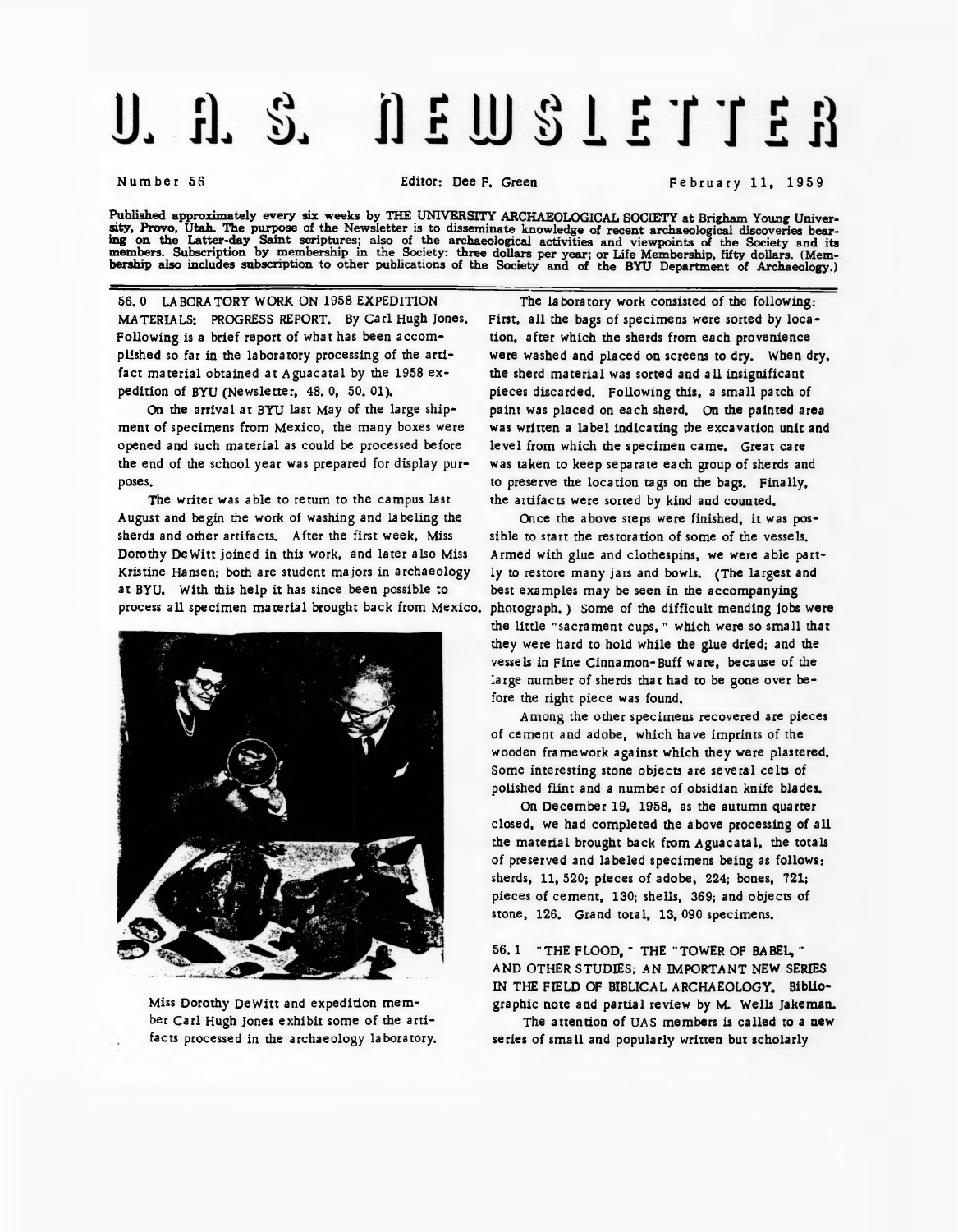books in the field of biblical archaeology, i. e. one of the Society'<sup>s</sup> fields of special interest. The author is the eminent French archaeologist Andre parrot, longtime specialist in the field of Near Eastern and biblical archaeology, and Chief Curator of the French National Museums, Professor of Archaeology at the School of the Louvre, Paris, and Director of Excavations at the ancient Mesopotamian city of Mari since 1933. Consequently we do not hesitate to recommend the purchase and careful reading of these books by UAS members (some of whom doubtless already have them).

The volumes that have so far appeared in English, and their prices, are as follows; Discovering Buried Worlds (1st or French ed., 1952; present English trans, ed., 1955; \$3. 75); The Flood and Noah'<sup>s</sup> Ark (1st or French ed. , 1952; present English trans, ed., 1955; \$2.75); The Tower of Babel (trans, ed. , 1955; \$2.75); Nineveh and the Old Testament (trans, ed., 1955; \$2.75); The Temple of Jerusalem (trans, ed., c. 1957; \$2. 75); Samaria (description of the discoveries at one of the capital cities of ancient Israel; trans, ed. , c. 1958; \$2. 75). The English translations are by Edwin Hudson, and the publisher (of these editions) is the philosophical Library of New York (address orders to; The philosophical Library, Inc. , 15 E. 40th Street, New York 16, N. Y. ).

Professor parrot--who took his doctorate in the field of biblical studies and theology--writes with the conviction that the believer in the Bible ''has nothing to fear and much to learn from the resurrection of the biblical past under the pick of the excavators, '' and that ''every victory won by biblical archaeology for historical truth is a service rendered to religious truth. "

In his first book of the series, Discovering Buried Worlds, he introduces the reader to the archaeologist at work, at the same time making clear the great privilege and responsibility that such work entails. Next is presented <sup>a</sup> resume of archaeological activity in the Near East to the present day; and a synoptic outline of five thousands years of ancient Near Eastern history, as so far reconstructed from the findings of archaeology. The last section summarizes in particular the discoveries bearing upon the Bible. Archaeology, it is pointed out, contributes to the picture of the biblical world by (1) confirming historical facts, (2) establishing the location of places mentioned in the Bible, and (3) restoring some of the life of the vanished peoples of the Bible through the recovery of their documents and artifacts.

The second volume (in its first part) is a rapid survey of the evidence to date concerning the Flood; first, the literary and epigraphic evidence (the Genesis story itself, the Mesopotamian cuneiform accounts, the Epic of Atrahasis, the Greek account of Berosus,

and the cuneiform king-lists that mention "the Flood"), and second, the archaeological evidence proper (layers of flood deposit that have been found in the excavation of various ancient cities of the Mesopotamian plain, namely Ur, Kish, Erech, Shuruppak, Lagash, and Nineveh), Parrot notes that the flood layers occur at different periods--i. e. there were several floods in the ancient history of Mesopotamia--but that one of these layers is undoubtedly the deposit left behind by the great flood referred to in Genesis and the cuneiform writings. He does not state which of these layers represents this ''universal" flood of Genesis in Mesopotamia; but in Figure V he shows that the layer found at Shuruppak, dating to the end of the Jemdet Nasr or predynastic period, is the one occurring most widely throughout the lower plain of Mesopotamia (equates with one of the three found at Kish and also with the single flood strata found at Erech and Lagash).

Incidentally the correlation of these layers at the end of the Mendet Nasr period--making this particular flood the most extensive and consequently the one to be identified as the great flood of Mesopotamian and biblical tradition--was first pointed out by the reviewer, several years ago in a prior study of the problem by him (reported in a paper presented at the Society'<sup>s</sup> Fifth Annual Symposium on the Archaeology of the Scriptures, December, 1951; see abstract of this paper in the UAS Newsletter of Jan. 20, 1952, 4. 1). It may be added that these several correlated flood layers at the end of the Jemdet Nasr or predynastic period can now be rather reliably dated to about 3100 B. C. (on the basis of recent reinterpretations of the cuneiform King-lists, placing the beginning of the first dynasty (namely the First Dynasty of Kish, when, according to these lists, ''kingship came down from heaven" following "the  $F$ lood" at about this date); which --if the extensive flood they represent was indeed the great flood of Mesopotamian and biblical tradition- is therefore the true date of that flood, i. e. a correction backward, by several centuries, of the traditional dating of the event on the basis of our present Masoretic Hebrew text of the Old Testament. (This new dating of the Flood from archaeological evidence closely agrees, however, with the dating indicated by the Greek Septuagint version of the Old Testament. ) It may also be mentioned that one of the cuneiform accounts indicates that Noah was living at Shuruppak when ''the Flood" came, i. e. one of the cities destroyed by a flood at the end of the jemdet Nasr period; which further identifies the flood layers at the end of this period as the deposit of the great Genesis flood. (For this, and an important final question raised by the archaeological evidence as to the extent of the Flood, see also the previously cited discussion in Newsletter No. 4. )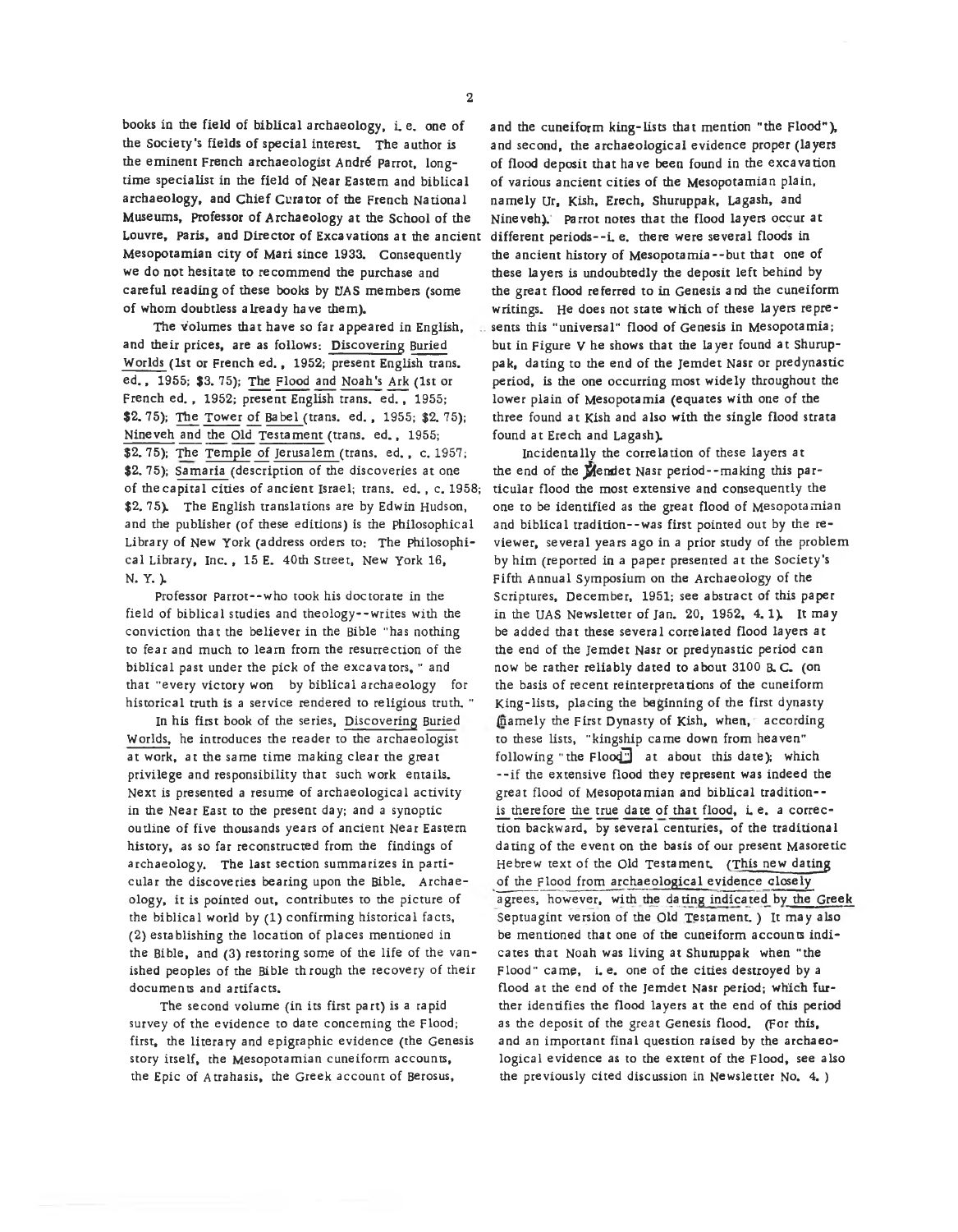Part Two of this second volume deals with the Ark --what has been said about it, how it has been illustrated (often fancifully), and what is actually known archaeologically about boats of Noah'<sup>s</sup> time. There is also a brief and amusing account of the several ''scientific" expeditions that have gone to Mt. Ararat in search of the Ark: "People do look for the Ark, and from time to time they find it, " despite the fact that "after five thousand years the wood of the Ark, even coated with pitch, has  $\boxed{\text{surely}}$  long since returned to dust" (to which the reviewer may add that these searches for the Ark on Mt. Ararat, far to the north of Mesopotamia, are misdirected in the first place, since Genesis actually says that the Ark landed on the "mountains of Ararat," which in light of evidence from the cuneiform tablets were <sup>a</sup> range of mountains immediately bordering the Mesopotamian plain on the east--i. e. among or to be identified with the Zagros Mountains of western Iran, and nowhere near the high mountain in Armenia now called Ararat; cf. Newsletter 43.1).

In his third book, Dr. parrot discusses the origin and significance of the biblical ''Tower of Babel" as shown by archaeology. Students of biblical archaeology agree that the building of the great ''tower" spoken of in Genesis 11 was the construction of a Mesopotamian ziggurat or brick stepped temple tower (of which some 35 are now known at 27 different cities. If such be the case, parrot argues, the building of this great ''tower" or ziggurat of the Genesis account should be understood in Mesopotamian terms. That is, since the ziggurats or stepped temple towers of ancient Mesopotamia were build primarily for the worship of God, or the gods, this would seem to require a correction of the implication in Genesis that the building of the high tower or ziggurat it tells about--"a tower" that would "reach unto heaven"--was a sin against God. In other words, as parrot puts it, instead of being "a clenched fist raised  $[$ high $]$  in defiance towards Heaven, '' it was in reality "a cry to Heaven for help. " Parrot then documents this interpretation by reviewing the archaeological evidence on the history and purposes of the ziggurat in ancient Mesopotamia.

This interpretation, it will be noted, would seem at first thought to make meaningless the further account in Genesis of God'<sup>s</sup> stopping the building of the tower and scattering its builders. But this does not necessarily follow. Although the building of the great tower or ziggurat of the Bible must have been primarily for the purpose of worship, in light of the archaeological evidence marshaled by parrot, it could still have been that the builders in this instance--evidently King Nimrod and his people--undertook the project without the proper humility, i. e. that they sinned--as implied in Genesis--in also having the ambition of

making their temple-tower "reach unto heaven" or be the highest in the land, in order to "make  $\lceil \text{them} \rceil$ a name, " i.e. to bring them fame; and that, of course, it was this that offended God, not the building of a temple-tower or ziggurat as such.

Incidentally, there is evidence that the statement in Gen. 11:9 is a late gloss, mistakenly incorporated into the text of Genesis and giving an erroneous identification of the city where the great tower or ziggurat was built. For the name Babel given this city (Babity or Babylon) does not mean--as implied in that passage--'confounding of language' (from which of course our word babel or confusion of many voices or languages), but rather 'Gate of God. ' Moreover, a recent study of the cuneiform records has adduced evidence that the "land of Shinar" where (after coming from the east  $\boxed{Gen. 11:2}$ , i.e. from the direction of the Zagros Mountains or "mountains of Ararat;" cf. above) Nimrod and his people began the building of their city and tower as related in Gen. 11:2-4. was originally--i.e. in the time of Nimrod--thee land of the city of Nippur located about 55 miles southeast of Babel or Babylon (only later including Babel and other neighboring cities as listed in Gen. 10:10), which tends to identify that city and not Babylon as the city where the great tower was built; see Newsletter, 16. 01. In other words, the ziggurat whose ruins have been discovered at Nippur--a high ziggurat that was, in fact, more famous in pre-Chaldean times than the one at Babylon--now appears to have been the actual tower spoken of in Genesis.

Lack of space prevents a discussion of the remaining volumes that have so far appeared in this new archaeological series. It may be stated, however, that although all these books are written in <sup>a</sup> popular style, they are fully informative, giving clearly and concisely the pertinent facts about each subject. Technical language is largely avoided, as they are written for the general reader rather than the specialist. References are provided, however, for those.wiishingto delve more deeply into any one of the important questions that the author opens up.

56. 2 A QUESTION FOR THE EDITOR. As a regular feature of the Newsletter, a selected question on an archaeological subject is answered either by the editor or a guest contributor. Questions should be sent to: Editor, UAS Newsletter, Department of Archaeology, BYU, Provo, Utah.

56.20 Why a Department of "Archaeology"? Sir: Why is it that Brigham Young University has <sup>a</sup> Department of "Archaeology, " while most other universities have departments of "anthropology?? What is the distinction between the two fields of study?

3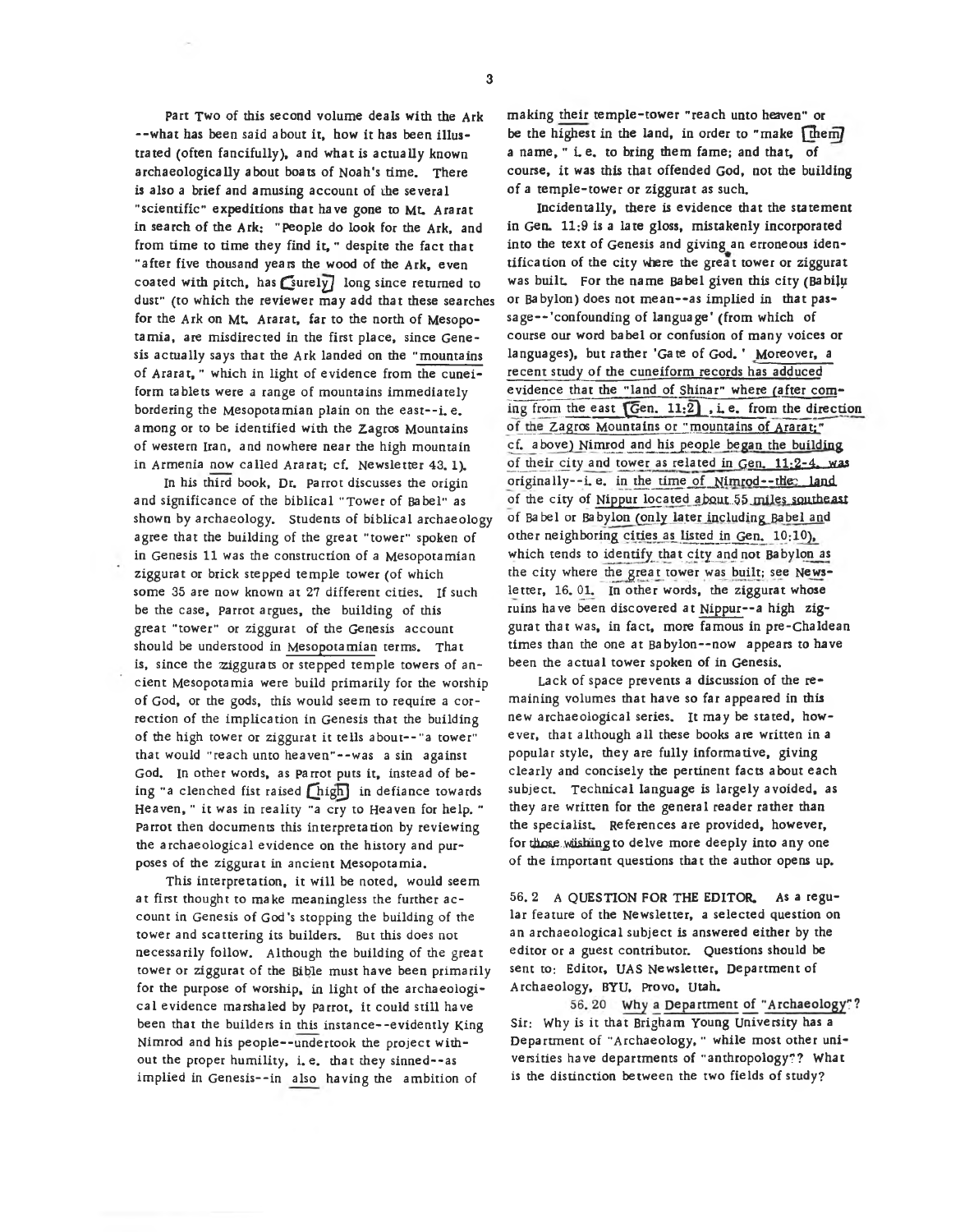Why should BYU want to be so "different"?  $---$  RTM

You are correct in understanding that most North American universities have departments of anthropology. Brigham Young University, in fact, is the only one of them, so far as I know, that possesses a Department of Archaeology, although it is also true that a number of schools have departments of ''archaeology and anthropology. " The reasons for the unusual arrangement at BYU have nothing to do with happenstance or the desire to be different. The role of the Department of Archaeology was clearly envisioned when it was founded in 1946 and has thus far been worked out on the principles then laid down.

"Anthropology" is a discipline of comparatively recent origin, generally classified in American universities as one of the ''social sciences. '' It is a composite study, comprising such diverse fields as physical anthropology (the study of man as a biological species), linguistics, and prehistoric archaeology. The main interest, however, is that of "culture"--i. e. the totality of man'<sup>s</sup> customary behavior--and an elucidation of the principles upon which culture can be understood; also, an examination of the relationship between that which is culture and that which biological in man.

"Archaeology" is a more unified discipline. All branches of the subject possess <sup>a</sup> common set of objectives and a common methodology: In every case the aim is to construct <sup>a</sup> developmental picture of what happened in man'<sup>s</sup> past--i. e. history, as manifested in the material remains of human workmanship; and in every case this is accomplished by means of similar techniques of reconnaissance, excavation, and interpretation of discovered data. Archaeology is therefore a kind of history, and in fact mainly differs from conventional history only in the fact that it studies artifacts, whereas conventional history studies documents.

Although archaeology impinges upon many different related disciplines, it should be regarded essentially as one of the humanities. The "Humanities" are a group of scholarly disciplines which have come into existence in western civilization centered about the concept of man's past achievements and emphasizing the creative and noble nature of man as a being of mind and imagination. Such studies as literature, art, music, and history--and, in Europe, archaeologyare regularly included under the "hunanities. "

In fact, archaeology is classified in a curiously contradictory manner as between European and North American scholars: In Europe it is regarded as one of the humanities, as indicated above; but in America it is held to be <sup>a</sup> dependent subdivision of anthropology, hence within the scope of the social sciences.

But what kinds of archaeology are referred to?

In Europe archaeology as we now know it has been produced from a fusion of three originally-independent antiquarian interests: the ancient historic biblical-Near Eastern civilizations, the historic Graeco-Roman or classical civilization, and the prehistoric Stone Age cultures of northern Europe,, all considered from the historical standpoint. The result has been a wellrounded and comprehensive historical discipline, unified by common objectives and methodology.

In North America, on the other hand, parts of archaeology (the fields of prehistoric archaeology) have been adopted by anthropology, and other parts (the fields of historic archaeology) have been hidden away in obscure corners of such disciplines as Near Eastern and biblical studies, and classical studies. I know of no university other than BYU where it is possible to get <sup>a</sup> comprehensive training in all the major branches of archaeology in a single department.

Anthropology has traditionally focused its attention on "primitive" or non-l£terate peoples of the contemporary world and on pre-literate (i. e. "prehistoric") peoples of the ancient world. In other words, in tracing the culture-history of ancient man, anthropology loses interest in him precisely at the point where he acquired writing, and the study from that point on is left to specialists in historic archaeology and documentary history (Near Eastern and biblical, classical, etc. ).

In the American field, scholars were confronted with the study of wide-spread native populations, some non-literate and possessing very simple cultures and others being the heirs of ancient and highly advanced civilizations, which knew the use of developed forms of writing. But since these writings could not be read, the entirety of New World archaeological history prior to the coming of the Europeans--writing or no-- was arbitrarily lumped together as "prehistoric. "

Now since conventional history has been limited to "documentary" sources, and since it has been concerned only with "western" (i. e. European and Europeanderived) civilization anyway, conventional historians could not involve themselves in New World archaeology. (This despite the fact that some of the ancient New World peoples were just as civilized and literate as some of those of the Old World studied in "history. ") On the other hand, anthropologists with their traditional concern for primitive and pre-literate peoples, and an original assumption--long since disproved- that all the native peoples of the New World were essentially on the prehistoric or pre-literate level of culture development, adopted the study of New World archaeology for their own. And that adoption has remained firm until the present day. Whatever logic or illogic attaches to the inclusion of New World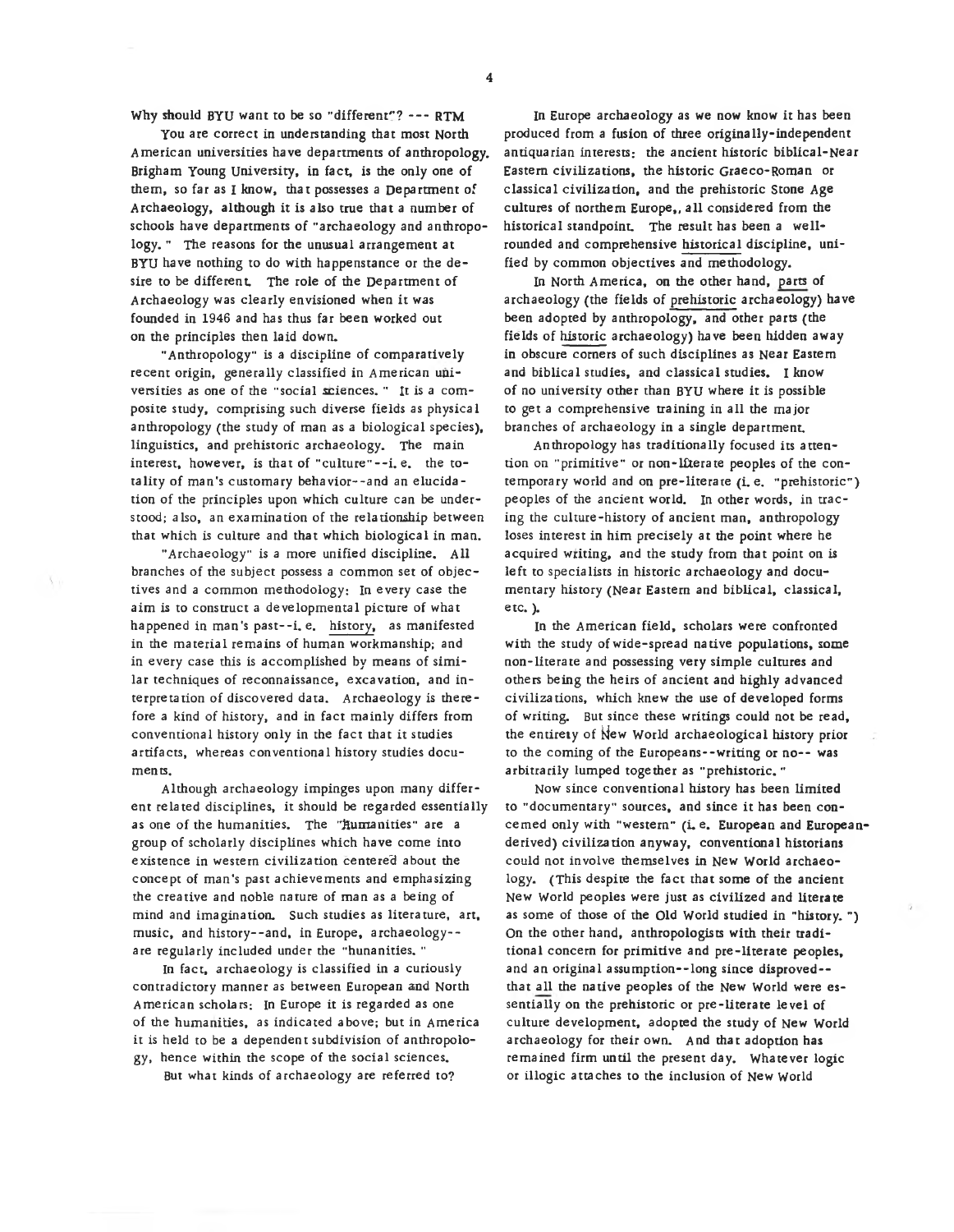archaeological history with anthropology, the fact is that in practically all North American universities it is so classified.

We are thus confronted with a curious situation. Anthropology has adopted part of archaeology for its own, namely that of prehistoric peoples—and that is construed to include all New World peoples, primitive as well as highly civilized. But that science has never claimed die archaeological study of the ancient historic (i. e. biblical and classical) civilizations of the Old World--the very field, incidentally, to which most of the interest attaches at BYU, so far as the Eastern Hemisphere is concerned. Evidently, if the American student wishes to specialize in comparative studies involving the early high civilizations of both hemispheres he must perforce divide his university training among several academic departments. Now if Brigham Young University wishes to provide that combined training which is missing in most American schools it cannot accomplish its objective by merely imitating what has been done elsewhere. It must set up a framework which will embrace the whole science of archaeology. It must in a word follow the example of European rather than American universities.

The Department of Archaeology at Brigham Young University was founded in December, 1946, on the recommendation of the late Dr. John A. Widtsoe, then of the Executive Committee of the Board of Trustees, and under the presidency of Dr. Howard S. McDonald. Dr. M. Wells Jakeman was named department chairman and has occupied that position to the present time. One of the original purposes of the Department was to serve Brigham Young University and the LDS church as a center for research and publication in the archaeology of the scriptures. By "scriptures" are meant the four Standard Works, but especially the Bible and the Book of Mormon, because of the extensive historical content of these works. The focus of attention of the new department was therefore on the ancient high civilizations of both hemispheres--those of the Near East and those of Mesoamerica and peru--and on comparative studies involving these areas.

With archaeology recognized as one of the humanities and including within its scope the two Old World divisions--historic and prehistoric--as well as the Ameri-56. 3 CLARIFICATION. Two items in the recent can division usually claimed by New World anthropologists, this comparative approach became possible. What- Shepherd, have come to the attention of the BYU Deever direction archaeological, anthropological, and historical studies may take at Brigham Young University in the future, for the first twelve years at least this comparative approach to the early high civilizations of both hemispheres has been greatly enhanced by the set-up as it was originally conceived.

Another advantage of the Department of Archaeology at BYU is that it has become especially strong as

to curriculum. So fas as I am aware, BYU possesses the most comprehensive and well-balanced curriculum in archaeology as such to be found anywhere in America on the baccalaureate level. Any weaknesses inherent in the Department are those of limitations in staff, facilities, and funds for field research, and have little to do with the curriculum. (No claim is made to:complete coverage of the related field of anthropology. However, a number of classes in that subject have been included from the first, as necessary supplements to the training in archaeology. In fact, there are strong reasons for an eventual expansion of the Department into a department of "archaeology and anthropology, " as now found at some American as well as European universities. )

Because of the peculiar circumstances of the coming forth of the Book of Mormon, Mormonism is the one religion which can be objectively tested by archaeological evidence. Here we have, it seems to me, the one great instance in the history of the world where it is possible to put a scientific test to the key foundation stone of a major religious system, and Brigham Young University is the one place where this test can be performed.

Every university has certain areas of specialization, certain foci of interest, in which it is likely to make its greatest contributions to the cause of truth. Dr. Widtsoe, once a BYU faculty member, recognized four such areas for this university; one of them was American archaeology, especially in its bearing upon the claims of the Book of Mormon as to the origin and early history of the ancient civilizations of the New World (In a Sunlit Land, 1953, pp. 95-96).

In my opinion, the founding of the Department of Archaeology in 1946 was a bold and imaginative stroke of leadership. Dr. Widtsoe, president Mc-Donald, Dr. jakeman, and their associates looked beyond the provincial viewpoint usually held by North American universities. Theirs was a far-seeing and inspired act, taken with an ultimate view to assuming a position of leadership in relation to the broader worldconcept, as exemplified by the departments of archaeology in European institutions of higher learning.  $\cdots$  RTC.

book by Thomas Stuart Ferguson, One Fold and One partment of Archaeology, which it is felt require clarification for the benefit of UAS members:

56. 30 The Lehi Stone. On page 228 (also in a brochure advertising this book) is printed a photograph labeled, "109. Stela 5 at ruins of Izapa, state of Chiapas, Mexico. Dates to about the time of Christ. The Stone is about 8 feet high and 6 feet wide, photo by author. " This, of course, is the sculpture now well